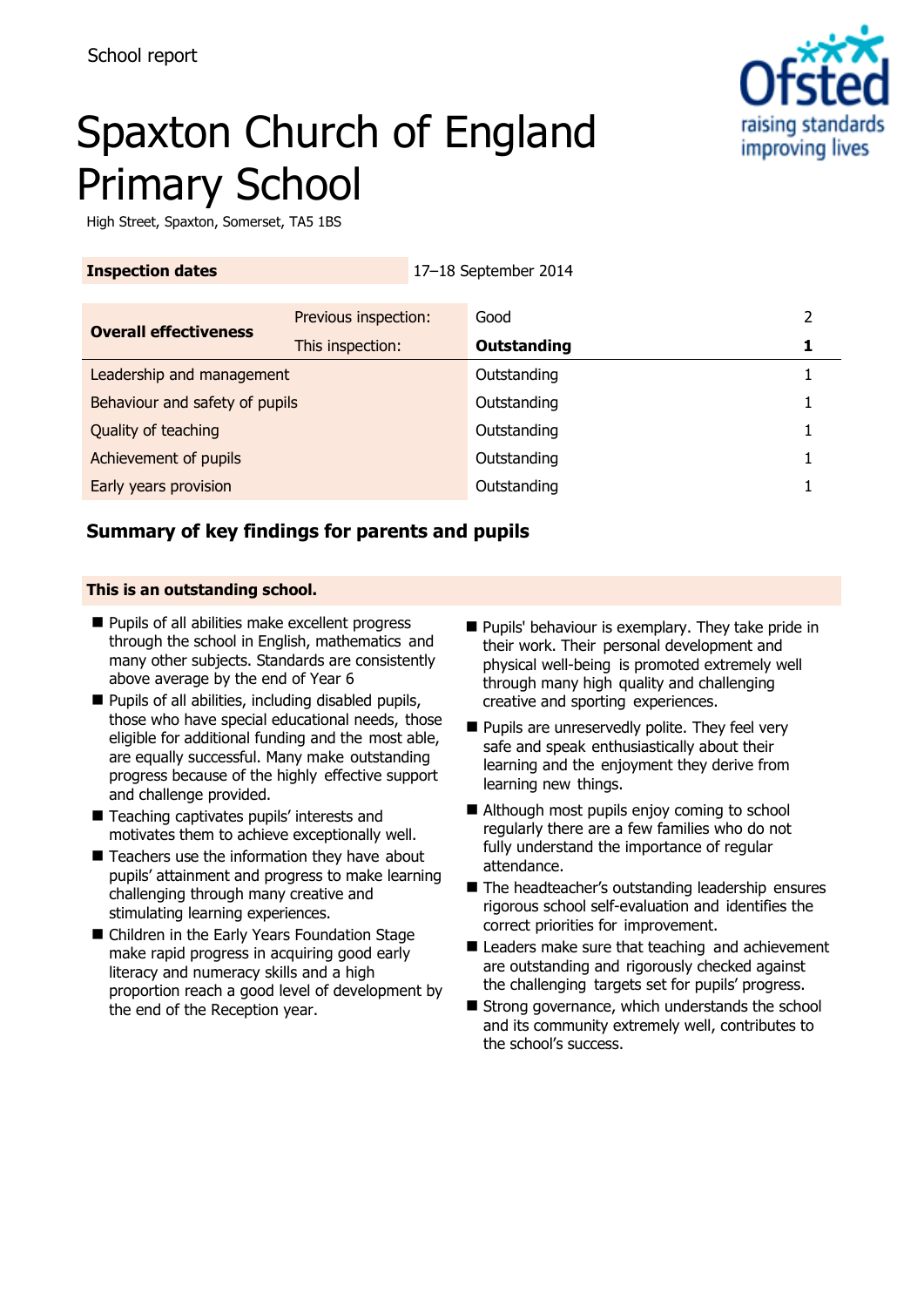### **Information about this inspection**

- The inspector observed six lessons. All of these observations were completed jointly with the headteacher. The inspector also observed pupils at breaks and lunchtimes.
- **Discussions were held with pupils, staff, governors and the headteacher and a telephone discussion was** held with a representative from the local authority.
- The inspector took account of the 32 responses to the online questionnaire (Parent View) and of conversations with parents. She also took account of the 15 responses to staff questionnaires.
- A wide range of documents were examined, including: samples of pupils' work, information about pupils' progress, the school's development plan and view of its own performance, records of any poor behaviour, and safeguarding documents.
- The inspector listened to pupils read, and observed the teaching of phonics (the sounds that letters make).
- During this inspection, the inspector asked additional questions designed to ascertain the school's view of the impact and effectiveness of local authority services to support school improvement for children looked after, on free school meals and the most able pupils. This information will contribute to work being carried out by Ofsted to assess the use, quality and impact of support services.

### **Inspection team**

Carol Warrant, Lead inspector and a control additional Inspector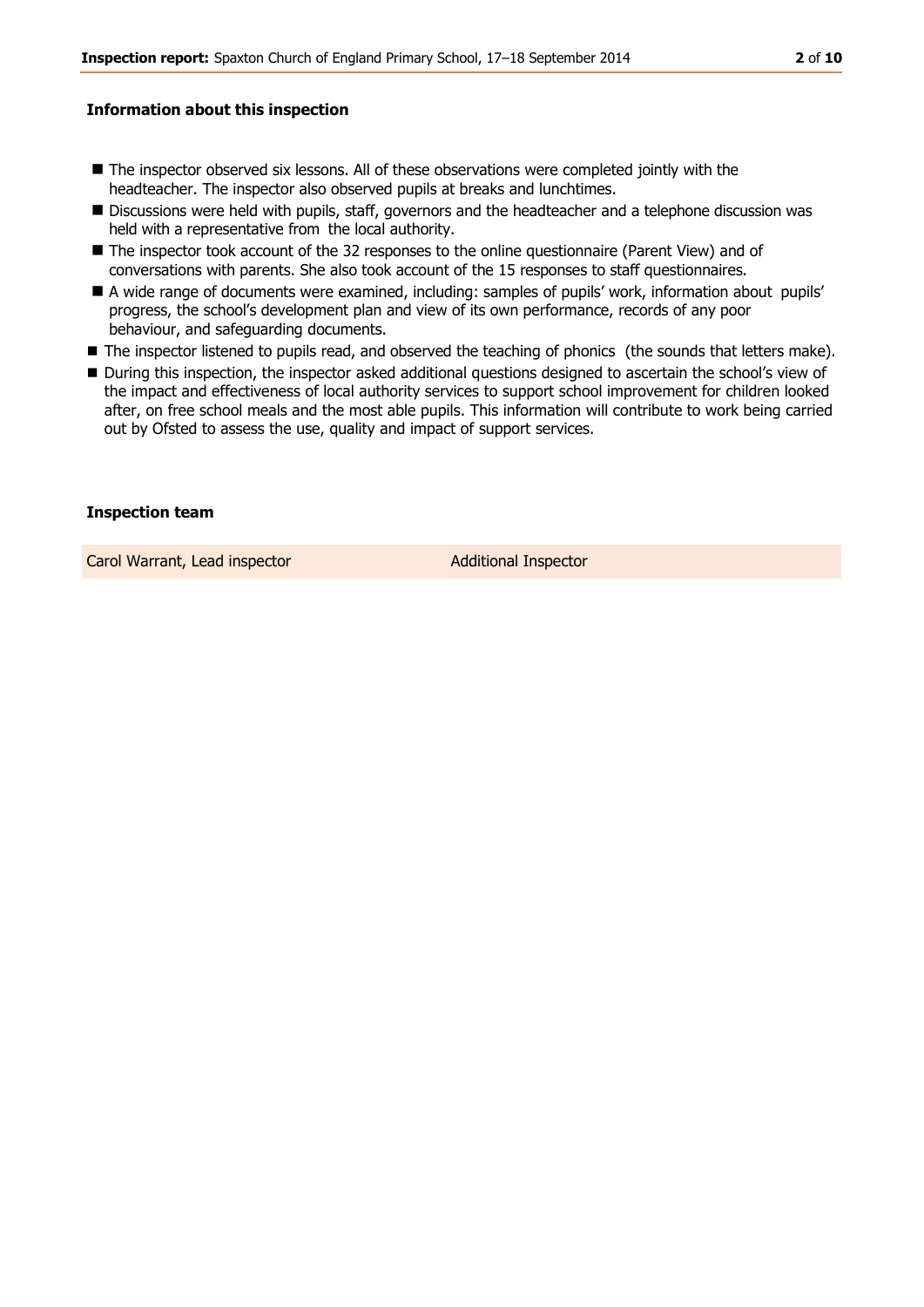# **Full report**

# **Information about this school**

- The school is much smaller than an average-sized primary school.
- **Pupils are taught in three mixed-age classes.**
- **Most pupils are of White British origin.**
- Very few pupils are eligible for the pupil premium. This is additional funding for pupils in care and those known to be eligible for free school meals.
- **The proportion of disabled pupils and those who have special educational needs is below average.**
- The school meets the government's current floor standards, which set the minimum expectations for pupils' attainment and progress.
- The headteacher is a Local Leader of Education and as such, she provides support to other local schools through the local authority.
- Before- and after-school provision is managed by the governing body and formed part of this inspection.

# **What does the school need to do to improve further?**

Reinforce the importance of regular attendance for some pupils and parents.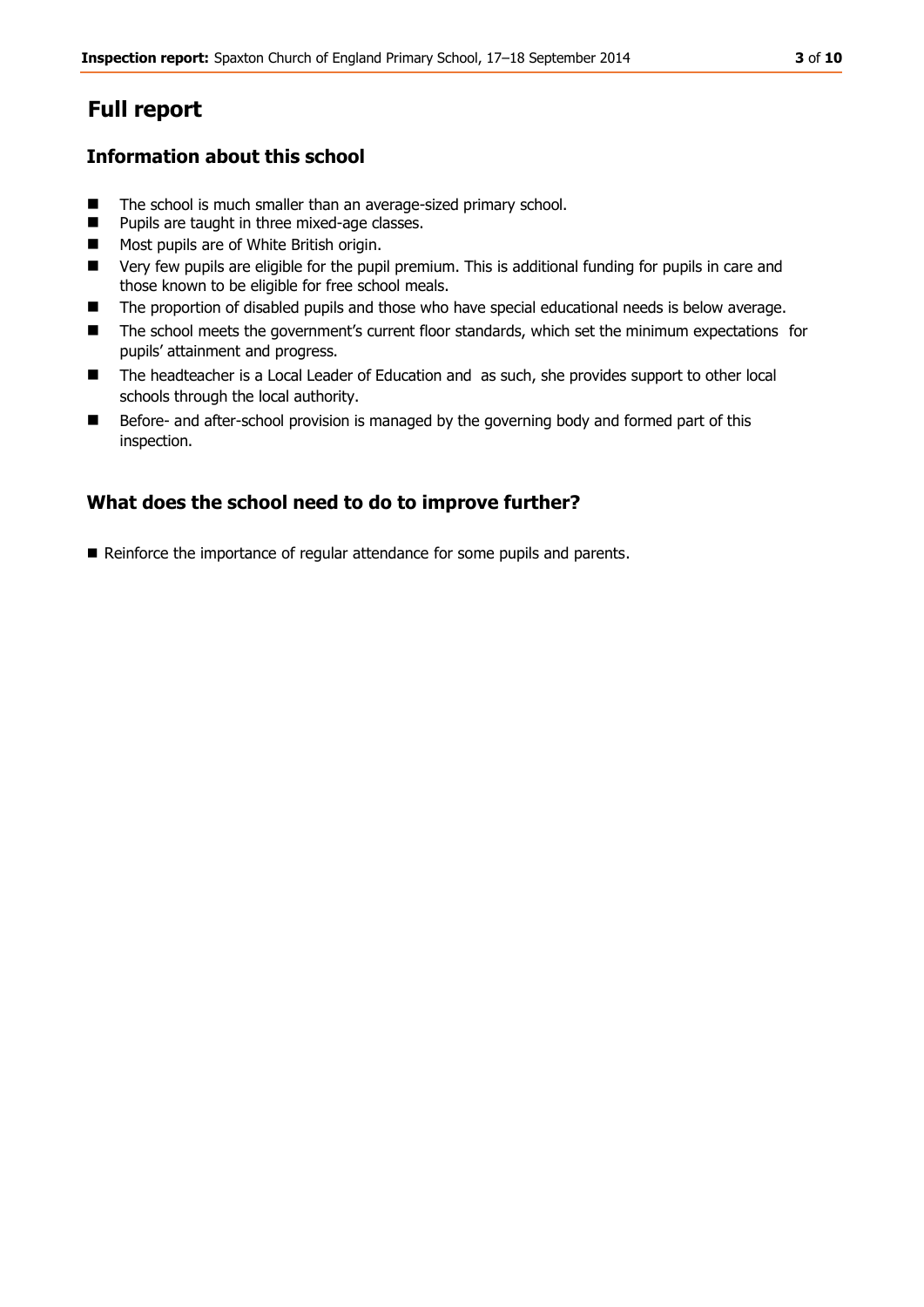# **Inspection judgements**

### **The leadership and management are outstanding**

- The headteacher has a clear and accurate understanding of the school's strengths and areas for development. School self-evaluation correctly identifies priorities and actions to improve the school and raise achievement.
- The headteacher, in her role as a Local Leader of Education, gives valuable support in the form of school improvement and advice to other schools.
- There is strong teamwork in the school and a shared sense of direction among all members of staff. In this small school, senior and middle management roles are clearly delegated and staff work together to secure a positive direction for the school.
- Pupil-progress meetings are held each term. They enable staff to reflect on each pupil's progress in the light of the challenging targets set at the start of the year. Where pupils have gaps in their knowledge and understanding, or require stretching to meet their potential, extra help is applied. For example, a high proportion of Year 6 pupils were helped to attain Level 6 in the national tests in 2014.
- The curriculum is vibrant and creative; it is very well planned to meet the needs and interests of pupils. It offers rich and varied opportunities for pupils to broaden their horizons. Pupils enjoy a wide range of afterschool activities, as diverse as sport, craft, cookery, gardening and bridge, with pupils proudly accepting an invitation to play bridge at the House of Lords.
- **Pupils have many learning opportunities. Staff work carefully together to plan learning to prevent** repetition and to share exciting approaches to topics. The wide range of trips and residential visits helps pupils to gain many skills and experiences. These contribute to their growing maturity, appreciation of the world, their place in modern British culture and their spiritual, moral, social and cultural development.
- A wide range of educational visits and visitors add interest and meaning to classroom work. For example, a visit from a professional theatre group resulted in extremely high quality writing based on Greek mythology.
- The primary school sports funding is directed to improve staff expertise and employ a specialist sports coach. Rigorous checks make certain that the funding is making a difference to pupils' achievement and well-being. It ensures that pupils are well prepared to participate in a good number of after-school clubs and inter-schools sports events.
- The well-run before- and after-school provision is enjoyed by pupils who attend, and contributes to the health and well-being of these pupils.
- **Parents are supportive of the school. There are good links with parents. The school's website, regular** newsletters, and parents being welcomed into classrooms at the start of the school day build on the partnerships established in the Foundation Stage.
- Equality of opportunity is promoted well. The school meets all statutory equality requirements. All groups of pupils make, at least, good progress and are free from any kind of discrimination or bullying.
- The local authority is available for the school when support is requested. It has provided high quality training for governors.
- **The governance of the school:**
	- The governing body makes a strong contribution to the quality of education the school provides. Governors have a wide range of experience and skills and support and challenge the school appropriately. Governors know how the school performs against national standards and pay close attention to the school's assessment information. They hold the headteacher to account for the school's performance and the management of its finances, which are sound. Governors know about the quality of teaching and make sure that the system for managing the performance of staff is robust and linked closely to pay for teachers and senior leaders. The governing body ensures that safeguarding arrangements meet statutory requirements, that there are equal opportunities for all and that discrimination in any form is not tolerated. Additional funding is managed effectively. Governors can account for all spending and its impact on achievement. The school's finances are managed prudently.

#### **The behaviour and safety of pupils <b>are outstanding**

The behaviour of pupils is outstanding. Pupils enjoy coming to school and say they feel safe. They are proud of their school and take good care of their surroundings. No litter is dropped and the corridors are quiet and purposeful places as pupils move around the school. The school's records suggest that the excellent behaviour seen during the inspection is typical of that found every day.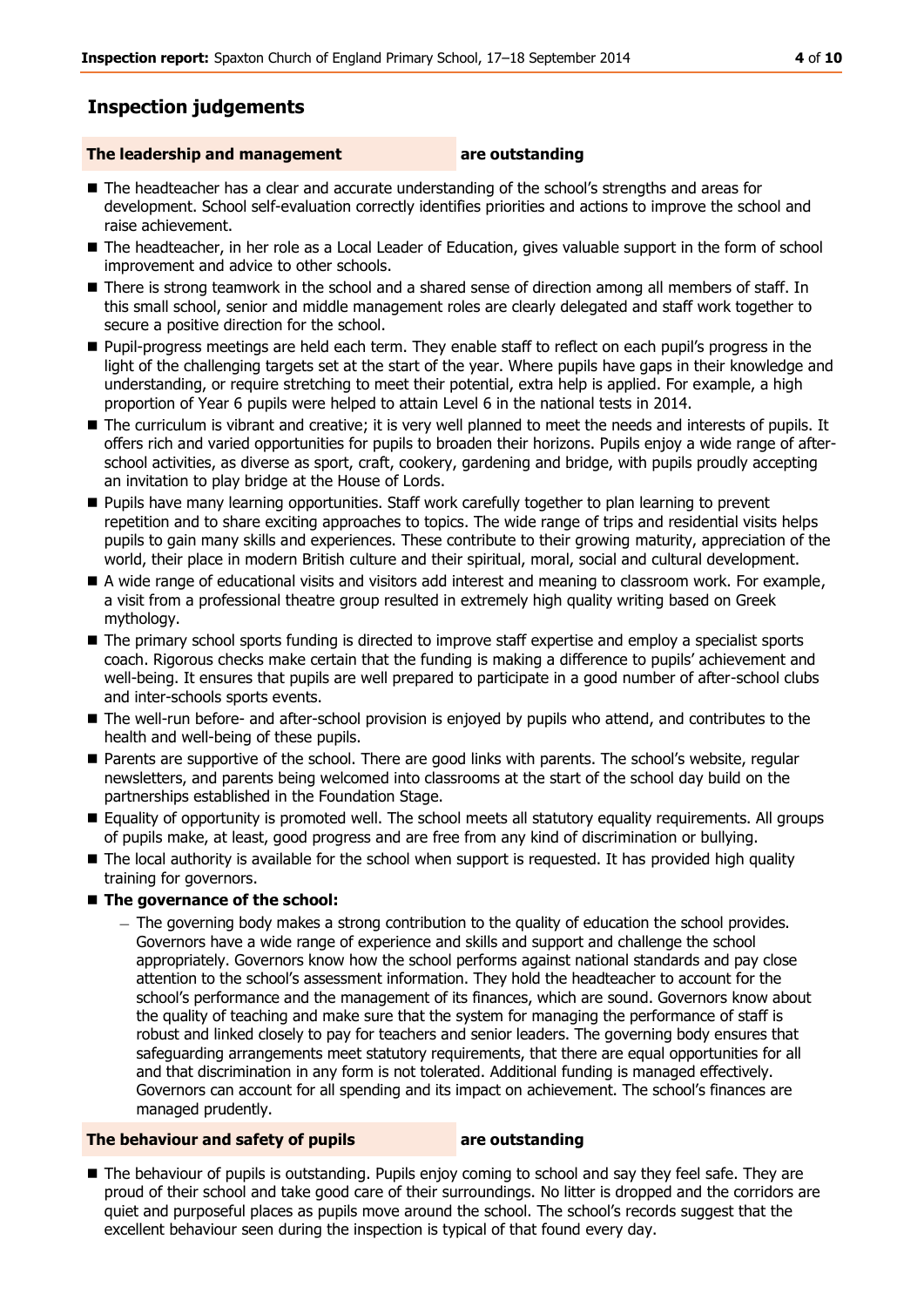- In the classrooms and on the playground, pupils behave extremely well. Older pupils show a strong sense of responsibility by caring for younger ones. They act as good role models and help those in need to find friends or sort out minor problems.
- Teachers and pupils get on very well, there are excellent routines established for working together, and pupils follow instructions quickly and without fuss. Pupils are well equipped for their lessons and settle very quickly to their work. Their books are generally neat and tidy and show a clear progression in the quality of their presentation.
- Pupils want to do well and please their teachers, they do not give up when work is more difficult; instead they try even harder. Their positive attitude contributes greatly to their outstanding achievement.
- The school's work to keep pupils safe and secure is also outstanding. Pupils are safe at all times and pupils and parents report no concerns.
- Inappropriate behaviour is very rare indeed and any incidents are swiftly and fairly resolved. Pupils know about name-calling and physical bullying and say that these rarely happen and they know who to talk to if they do. They know how to keep themselves safe and talk sensibly about the dangers of inappropriate use of the internet and road and bike safety.
- **Pupils are keen to come to school and most pupils are punctual and well prepared for the day's learning.** Attendance has improved and is now above average, although there are some families who do not fully embrace the importance of regular attendance. The school works very closely with parents to follow up on absence, encourage the best levels of attendance and ensure pupils are punctual and prepared for learning.

#### **The quality of teaching is outstanding**

- The highly effective staff team is dedicated to making sure all pupils achieve the very best. Teachers have high expectations of pupils including the most able.
- Teachers and teaching assistants understand the different ways that pupils learn. They use this knowledge effectively and give pupils just the right amount of support and correct strategies to enable them to succeed. This includes making sure that the most able achieve as well as they can by capturing their enthusiasm, encouraging their curiosity and maintaining their motivation to find out even more about the focus of the lesson.
- Excellent teaching of phonics (the sounds that letters make) in the Early Years Foundation Stage and Key Stage 1 securely promotes an enjoyment of reading and skills. These enable children to progress rapidly to become confident readers. In 2014 pupils in Year 1 achieved excellent results in the national screening check for phonics.
- The teaching of writing, in particular spelling, has improved significantly after being identified as an area to improve. Good writing in a wide range of contexts is evident in lessons, in pupils' workbooks and in displays around the school.
- In mathematics, a good emphasis is given to the development of basic numeracy skills and calculation. Pupils regularly use and apply these skills to solve problems and to understand the relevance of mathematics to everyday life.
- **Pupils successfully get to grips with the basic skills in reading, writing and mathematics because they use** these skills regularly in other subjects. Often, lessons are based on pupils' own experiences. This makes learning meaningful and provides pupils with a reason to read or write or solve mathematical problems.
- Work is planned effectively to maximise achievement. Pupils' understanding is checked and their thinking challenged as they use high levels of speaking and listening skills to answer questions about their learning.
- The good range of vocabulary that is used and encouraged helps pupils to acquire quickly technical language. For instance, in a Key Stage 2 mathematics lesson, pupils quickly acquired knowledge and understanding of mathematical terms linked to shape and space and applied this when categorising complex shapes.
- **Teachers establish good relationships with pupils. They treat pupils with respect and set good examples** through their actions and speech. Teachers and pupils work together very well. A calm, positive atmosphere filled with focused energy and purpose is evident throughout the school.
- Marking is regular and tells pupils how well they are doing. It shows pupils what the next steps in learning are and pupils respond positively to this advice. Teachers often discuss with pupils how they can improve their work and this contributes highly to the outstanding achievement of pupils.
- Parents are encouraged to be involved with their children's learning at home. Pupils regularly take reading books home and are expected to learn spellings, complete written exercises, learn times tables and carry out research in subjects such as science, history and geography. Homework is systematically planned so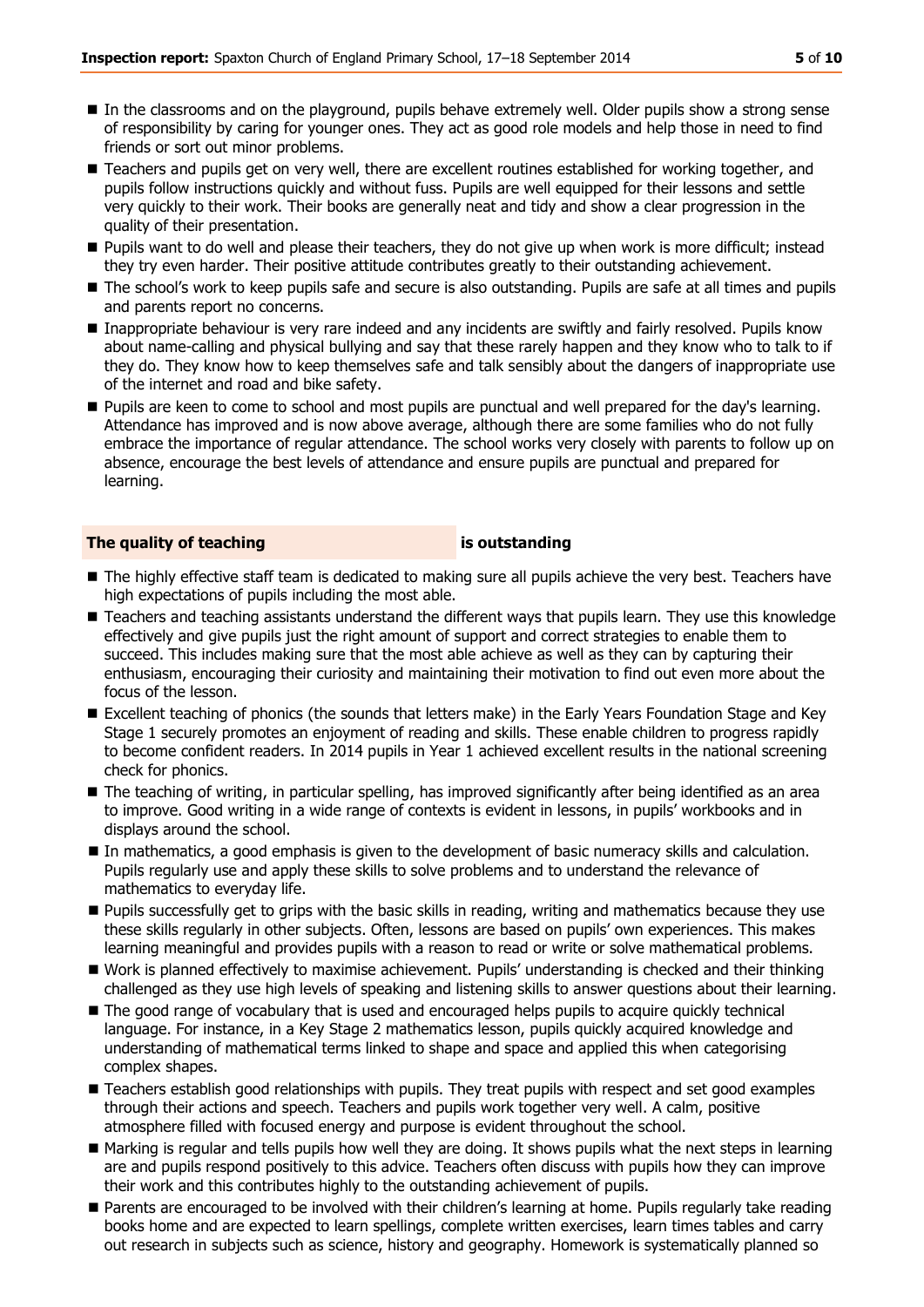that it extends learning.

# **The achievement of pupils is outstanding**

- From their individual starting points, pupils' progress is outstanding. Pupils grow into mature and confident young people who are very well prepared to take advantage of secondary education.
- At the end of Key Stage 1, in 2013, standards were above average in reading, writing and mathematics. Occasionally, the headline figures for attainment dip. This is because just a few pupils in the small year groups influence assessment data. This was the case in 2014 when overall results were average but, given the pupils' starting points, progress was rapid for all pupils with an above average proportion of pupils achieving the higher Level 3 in reading, writing and mathematics.
- At the end of Key Stage 2, standards are consistently well above average. In 2013, Year 6 pupils made good progress and attained above national standards in reading, writing and mathematics. In 2014, school information and inspection findings show that progress was at least good and often excellent. Consequently, Year 6 pupils' 2014 results are well ahead of 2013 national averages in reading, writing and mathematics.
- More able pupils made excellent progress with a well above average proportion gaining the higher Level 6 in reading, writing and mathematics.
- Pupils' current work and school assessments show at least good progress across the school and that most pupils are reaching standards at or above those expected for their age.
- The school is committed to promoting equality of opportunity and staff keep a close eye on the achievement of every pupil in the small classes. Consequently, the most able make the same rapid progress as other groups of pupils and reach the high standards of which they are capable.
- **Disabled pupils and those with special educational needs are accurately identified and their progress is** carefully checked. This is through the use of good quality support programmes involving close working between teachers and teaching assistants. Teaching assistants are skilled at helping pupils to make rapid progress through work in small groups and one to one.
- The number of pupils supported through the pupil premium is too small to make a secure judgment about their relative attainment in English and mathematics when compared to other pupils nationally or in the school. The school identifies each pupil who is known to be eligible for free school meals and ensures the funding is used wisely so that there are no gaps between their learning and that of their class mates and that they make the same, rapid progress in reading, writing and mathematics.

# **The early years provision** is outstanding

- On entry to the Early Years Foundation Stage, children's skills and knowledge vary year by year but are, for the large part, just below those typical for their age. Due to outstanding teaching, children make rapid progress in all areas of learning. By the end of the Early Years Foundation Stage most children reach a good level of development and are well prepared for entry into Year 1.
- Children come into school in the morning excited and ready to enjoy learning. Praise is used intelligently to develop children's self-confidence. This results in high levels of well-being. Children are excited and willing to try new experiences.
- Children who need extra help are identified quickly and given the support they need while playing and learning alongside their friends. Disabled children and those with special educational needs make outstanding progress from their starting points as a result of this.
- **Staff observe children closely and make careful notes of what they are interested in and what they** can do. These notes are then expertly used to plan a range of activities designed to interest children and help them learn more.
- **E** Children's learning journals reflect the progress they have made. These show clearly and in a lively way both the skills children have mastered and the fun they have had.
- Staff and children share the joy of learning together and celebrate children's successes with enthusiasm. This enjoyment of learning lays the foundations for children to become enthusiastic learners as they move through the school.
- Excellent teaching of phonics in the Early Years Foundation Stage securely promotes an enjoyment of reading and skills which enable children to progress rapidly to become confident readers.
- The behaviour of children is outstanding. When children first come to school they are gently helped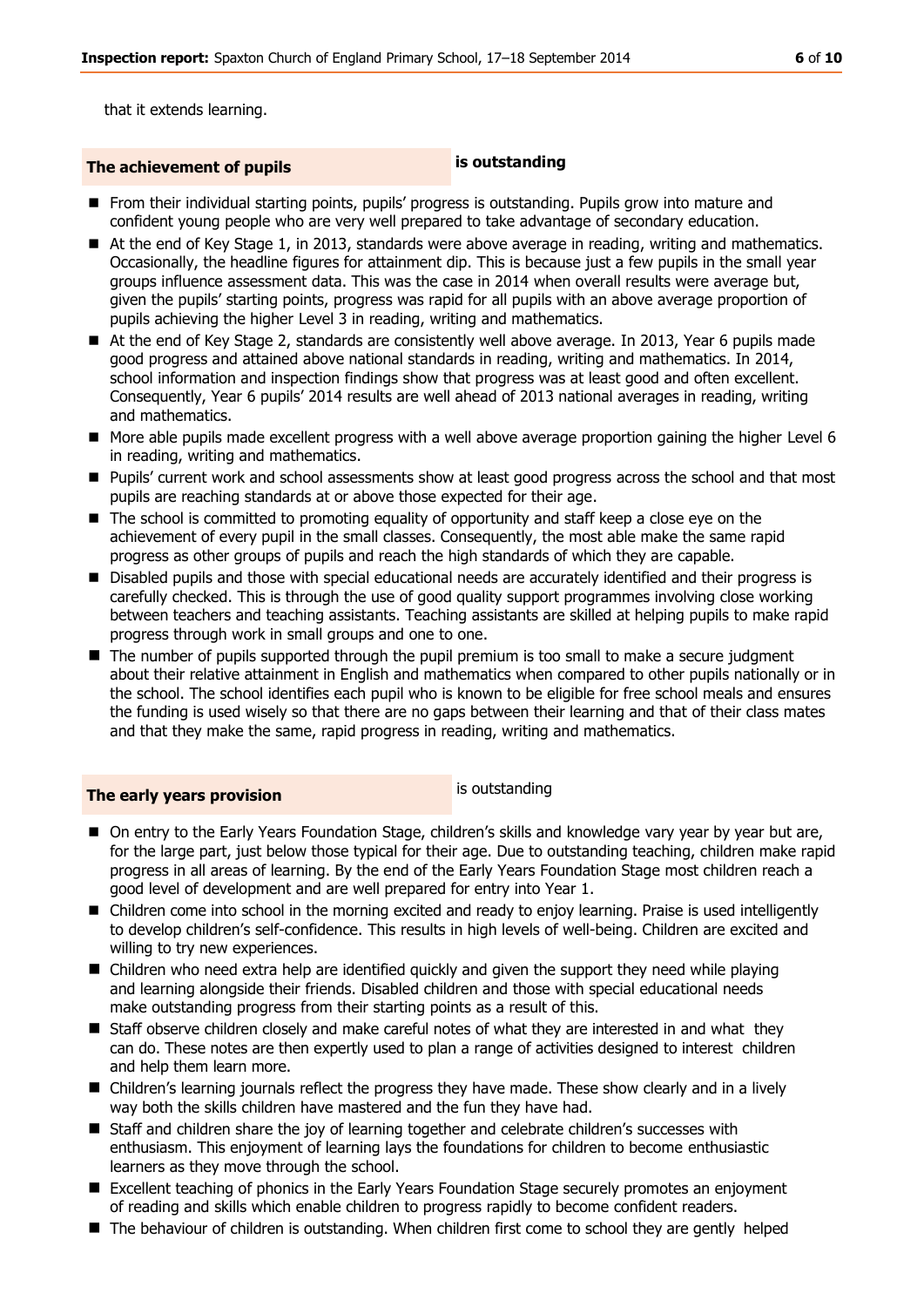to learn what is expected of them and to behave as part of a community. Children learn quickly and as a result, are polite and very caring. Adults quickly offer exactly the right level of support if there are any signs of conflict or disagreement.

- As in the rest of the school, work to keep children safe and secure is outstanding. Parents are confident that their children are safe.
- Leadership and management of the Early Years Foundation Stage are outstanding. The curriculum is carefully thought through to be exciting and stimulating. The balance of activities and experiences available is excellent. Sometimes, children work directly with adults and at other times they choose themselves from the extremely interesting options available. Indoor and outdoor learning are equally valued.
- Partnership with parents is quickly established, with home visits prior to the children starting school. There is a carefully planned period of induction to school. Parents are encouraged to contribute to the children's learning journals and are welcomed into the classroom each morning with their children.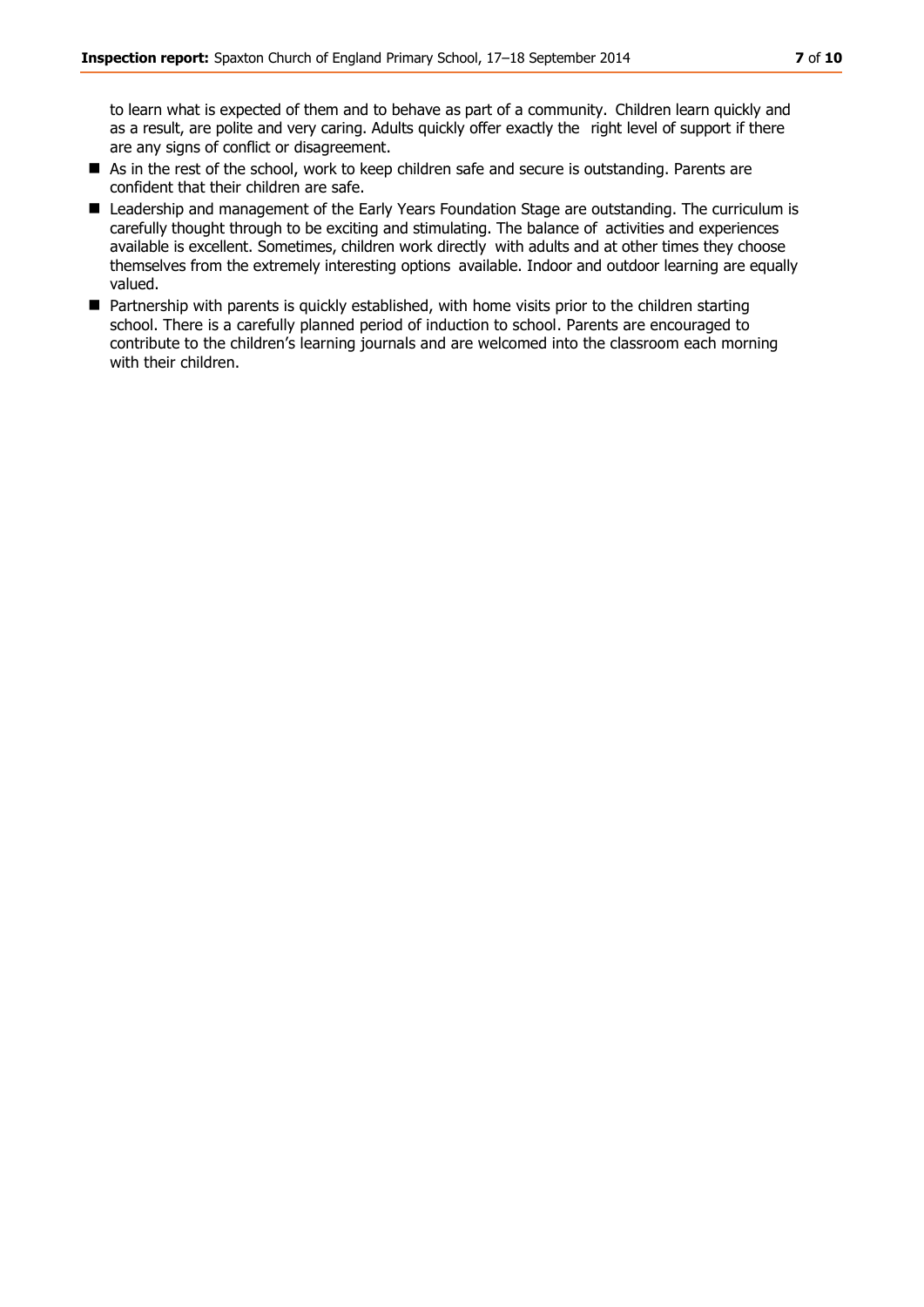# **What inspection judgements mean**

| <b>School</b> |                         |                                                                                                                                                                                                                                                                                                                                                                      |
|---------------|-------------------------|----------------------------------------------------------------------------------------------------------------------------------------------------------------------------------------------------------------------------------------------------------------------------------------------------------------------------------------------------------------------|
| Grade         | <b>Judgement</b>        | <b>Description</b>                                                                                                                                                                                                                                                                                                                                                   |
| Grade 1       | Outstanding             | An outstanding school is highly effective in delivering outcomes that<br>provide exceptionally well for all its pupils' needs. This ensures that pupils<br>are very well equipped for the next stage of their education, training or<br>employment.                                                                                                                  |
| Grade 2       | Good                    | A good school is effective in delivering outcomes that provide well for all<br>its pupils' needs. Pupils are well prepared for the next stage of their<br>education, training or employment.                                                                                                                                                                         |
| Grade 3       | Requires<br>improvement | A school that requires improvement is not yet a good school, but it is not<br>inadequate. This school will receive a full inspection within 24 months<br>from the date of this inspection.                                                                                                                                                                           |
| Grade 4       | Inadequate              | A school that has serious weaknesses is inadequate overall and requires<br>significant improvement but leadership and management are judged to<br>be Grade 3 or better. This school will receive regular monitoring by<br>Ofsted inspectors.                                                                                                                         |
|               |                         | A school that requires special measures is one where the school is failing<br>to give its pupils an acceptable standard of education and the school's<br>leaders, managers or governors have not demonstrated that they have<br>the capacity to secure the necessary improvement in the school. This<br>school will receive regular monitoring by Ofsted inspectors. |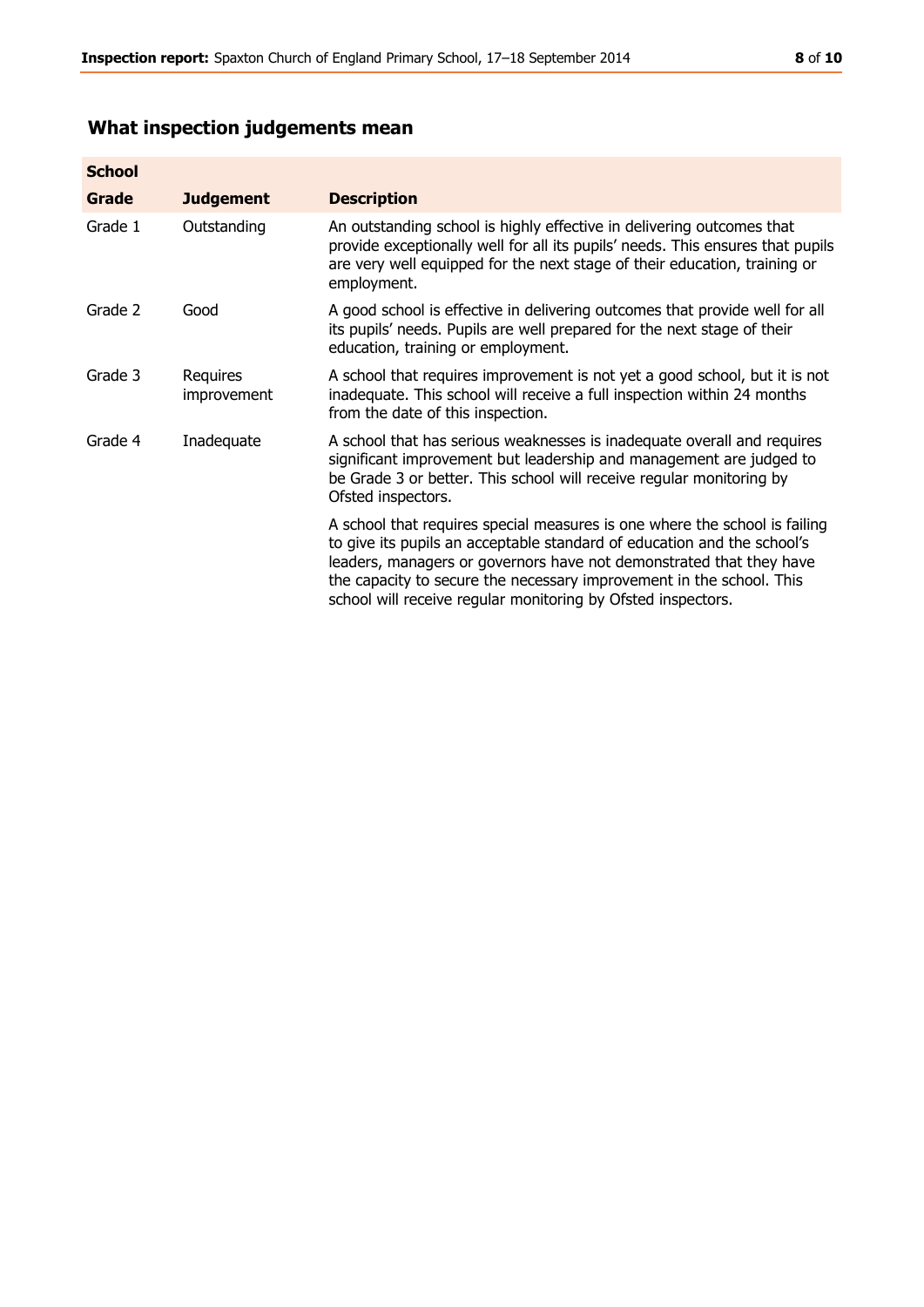## **School details**

| Unique reference number  | 123790   |
|--------------------------|----------|
| <b>Local authority</b>   | Somerset |
| <b>Inspection number</b> | 448554   |

This inspection of the school was carried out under section 5 of the Education Act 2005.

| <b>Type of school</b>                      | Primary                        |
|--------------------------------------------|--------------------------------|
| <b>School category</b>                     | Voluntary controlled           |
| <b>Age range of pupils</b>                 | $4 - 11$                       |
| <b>Gender of pupils</b>                    | Mixed                          |
| <b>Number of pupils on the school roll</b> | 81                             |
| <b>Appropriate authority</b>               | The governing body             |
| <b>Chair</b>                               | Cath Macadam                   |
| <b>Headteacher</b>                         | Sally Evans                    |
| Date of previous school inspection         | 12-13 July 2010                |
| <b>Telephone number</b>                    | 01278 671409                   |
| <b>Fax number</b>                          | 01278 671853                   |
| <b>Email address</b>                       | office@spaxton.somerset.sch.uk |